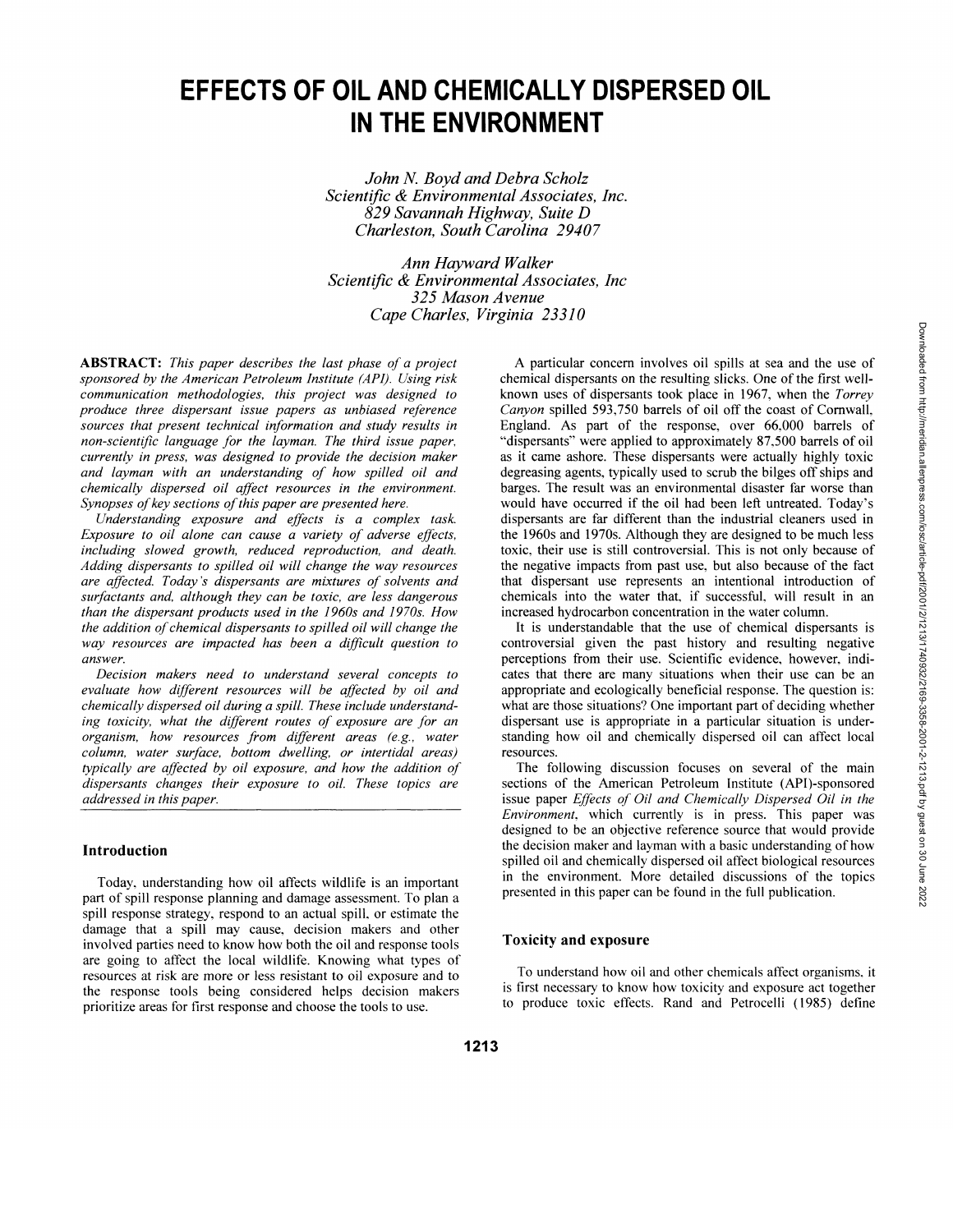toxicity as the " inherent potential or capacity of a material [in this case oil or dispersed oil] to cause adverse effects in a living organism." Adverse effects may include behavioral, reproductive, or physiological changes, such as slowed movements, reduced fertility, or death. While toxicity generally is associated with the ability of a substance to kill an organism, toxic substances also can cause sublethal effects, which are not lethal and may be difficult to observe. An example of a sublethal effect would be the inability to reproduce or partial blindness. For a given chemical and organism, toxic effects are a function of the concentration, exposure pathway, and duration of exposure.

Historically, the view was that the dispersants themselves contributed greatly to the toxicity of the dispersant-oil mixture. Current studies, however, indicate that low levels of dispersant contribute less to the toxicity of the mixture than the oil itself does (Lunel and Lewis, 1999).

Exposure refers to the amount of contact an organism has with a chemical, physical, or biological agent. Exposure often is referred to as being acute (short-term) or chronic (long-term). Exposure in itself is not harmful. Humans are exposed to air continuously, but because it is not toxic to them, there are no harmful effects. Toxicity and exposure must act together to produce effects. Typically, the longer an organism is exposed to a toxic compound, the greater the toxic effects will be. A toxic chemical will not produce toxic effects in the absence of exposure to an organism.

Following a spill, biological resources can be exposed to oil through four different routes:

- • *Direct contact*—This is the most visible route of exposure to an observer. When a plant or animal comes into direct contact with oil, it may only become lightly oiled. However, it could also become completely coated with oil, making it unable to move, function, or survive.
- • *Ingestion*—Both direct and indirect. Direct ingestion occurs when an organism eats food coated with oil or simply ingests the oil itself. Direct ingestion can occur accidentally, such as when a bird attempts to clean oil from its feathers. Indirect ingestion occurs when an organism eats prey or food tainted with oil. For example, an eagle could ingest oil indirectly by eating an animal that swallowed some oil the week before.
- • *Inhalation*—Inhalation occurs when animals breathe in evaporating oil components or oil mists caused by storm and wave action. Inhalation usually occurs when animals swimming along the surface breathe in oil fumes while moving through a slick.
- • *Absorption*—This occurs when an organism absorbs the oil. or toxins from the oil, directly through its skin or outer membranes. Typical examples of organisms to which this could apply are bottom-dwelling shellfish, worms, fish. and plants.

The application of chemical dispersants to an oil slick will change the amount of oil exposure that different organisms receive. When dispersants are applied to the slick, they act to break up the oil into tiny droplets and move it downward into the water column. As a result, exposure will increase for some organisms and decrease for others. Typically, the application of dispersants will decrease oil exposure for surface-dwelling organisms, such as sea birds, and increase it for water-column and bottom-dwelling organisms. This is one reason that dispersants are not applied to a spill directly over a shallow coral reef. Without dispersant application, the oil may remain on the surface and not impact the reef, whereas with dispersant application, the reef may be showered with dispersed oil droplets.

## **Effects**

Determining the effects of oil and chemically dispersed oil is complex, and generalizing about effects is difficult. One must remember that specific impacts are very species and situation dependent. This paper presents *generalized guidelines* derived from various laboratory, mesocosm, and field studies. For response preparedness and incident response, experts on the local species and environment must always be consulted. Mackay and Wells (1981), Mielke (1990), and National Research Council (NRC, 1985) summarize factors that determine the severity of ecological and organismic impacts from an oil spill, including:

- Organism habits and behavior, e.g., birds that dive through the water surface for food
- Concentration of the oil and the duration of the exposure
- Type of oil involved
	- Whether the oil is fresh, weathered, or emulsified Whether a coastal, estuarine, or open ocean area is
- involved Whether the area is a nesting, wintering, or migratory
- ground for sea birds or other resources
- Season of the year with respect to bird migration
- Whether organisms are dormant, or actively feeding and reproducing.
- Océanographie conditions, such as currents and sea state
- Life stages of organisms present
- Whether oil is in solution, suspension, or adsorbed onto suspended particulates or sediment
- Distribution of oil in the water column
- Effects of oil on competing biota
- An ecosystems previous history of exposure to oil or other pollutants
- Cleanup procedures used

For discussion purposes, organisms have been divided into four basic groups, based on their typical habitat: surfacedwelling organisms, water-column organisms, bottom-dwelling organisms, and intertidal organisms.

**Surface-dwelling organisms.** Birds and marine mammals are common examples of surface-dwelling resources. In general, birds that spend all or part of their time on the water are highly vulnerable to oil slicks. Smooth-skinned marine mammals (e.g.. dolphins) are considered to be at low risk from exposure to oil. The marine mammals that are most likely to be impacted are the fur-bearers (seals, sea otters, sea lions) because oil can coat their fur. Birds and marine mammals may suffer from hypothermia when their feathers or fur becomes coated with oil. Inhalation and ingestion of oil can cause a variety of lethal and sublethal problems, including damage to the stomach, intestines, and kidneys. Eye damage, lung damage, and reproductive problems may also occur.

Generally, the application of dispersants will reduce the exposure of surface-dwelling organisms to the oil, thereby reducing the effects. One concern, however, is that dispersants may remove the natural water-repellent oils from bird feathers and marine mammal fur. This would make them less buoyant and susceptible to hypothermia. Birds and marine mammals should be frightened away before dispersants are applied or be avoided when spaying. Although accidental overspray with dispersants could occur, the long-term benefit of removing the oil from the surface may outweigh the chance of a short-term impact (Kucklick et al., 1997).

**Water-column (pelagic) organisms.** Biological resources in the water column include plankton, invertebrates, and fish. Although exposure to oil can kill fish, biological effects from untreated oil slicks typically are brief and localized because of the rapid dilution of the oil. especially in the open ocean (Lewis and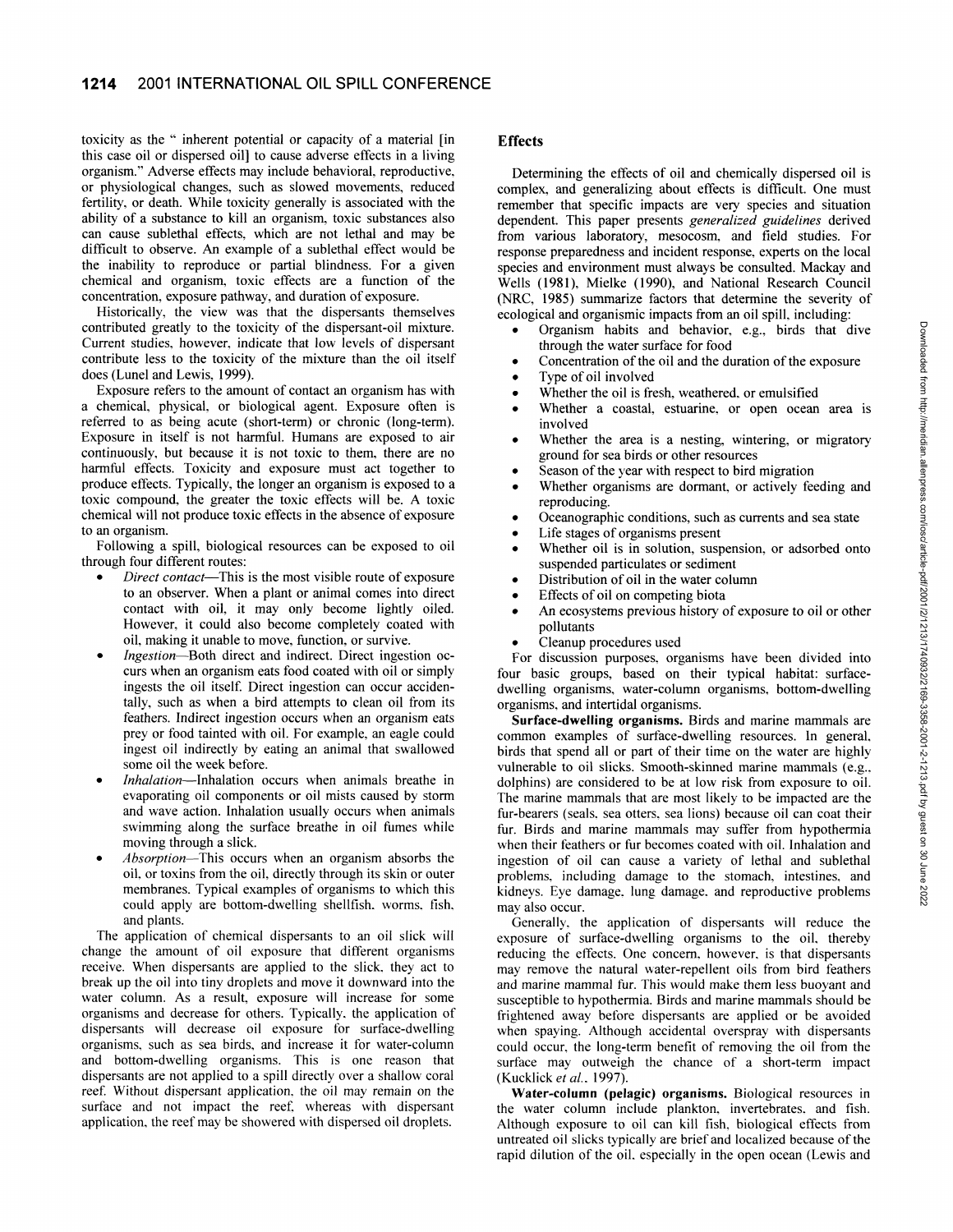Aurand, 1997). An oil spill may cause extensive fish kills, but this is relatively uncommon (Spies, 1987). Different types of plankton have been found to be sensitive to oil exposure, but the effects of an oil spill on plankton are difficult to discern, because of their extremely high numbers, relative to other biological resources, and their naturally high seasonal and spatial variability.

Water-column resources at risk are often of primary concern when the dispersant use is being considered. This is because the effective use of dispersants does increase the amount of oil present in the water column. However, experts also believe that exposure is concentrated in the top portion of the water column and decreases fairly rapidly over time in areas with depths over 30 feet and good circulation (NRC, 1989; SEA, 1995). In general, plankton, invertebrates, and fish are thought to be at no more risk from dispersed oil compared to undispersed oil (Kucklick et al., 1997). In one study, tests on the effects of untreated and chemically dispersed oil on the homing mechanism of adult salmon found no significant difference in the percentage of fish that returned or in the time it took the fish to return (NRC, 1989). However, exposures and effects vary with incident conditions, making the use of risk assessments and trade-off considerations important.

There are some important factors to take into account when considering the possible effects on water-column organisms. Time of year is one of these factors. In spawning seasons, the water may be filled with larval or juvenile fish, which could be highly susceptible to even low levels of oil exposure. Water depth is another. Dispersant use in shallow waters results in the dispersed oil being more concentrated in the water column. This is one reason why dispersant use in shallow waters typically is discouraged, unless the overall environmental impacts of mechanical recovery and cleanup would be greater than with dispersant use, as recently has been assessed in Texas and California ecological risk assessments (Pond *et al,* 2000a, b). The higher concentration of dispersed oil increases the exposure of water-column organisms to the oil. Flushing rates also affect the exposure. If dispersants are used in a semi-enclosed area with low flushing rates, or in a shallow, open ocean area with slow currents, the local organisms can experience longer exposure times to the dispersed oil, as dilution does not happen as quickly.

**Bottom-dwelling (benthic) organisms.** Bottom-dwelling biological resources include fish, invertebrates, and plants. Bottomdwelling organisms generally are unaffected by oil slicks if in water deeper than 30 feet. Over time, or in rough conditions, oil from a slick may reach the bottom naturally by attaching to soil or other particles, and then sinking. If oil does reach the bottom, large impacts could occur. Massive kills of fauna have occurred when sufficiently large quantities of oil have reached the bottom following spills (Teal and Howarth, 1984). In some cases, oil can change the community structure, with sensitive species either dying out or leaving the area to be replaced by other species (Howarth. 1989).

In shallow-water environments, benthic organisms are more likely to be exposed to, and therefore affected by, dispersed oil then floating oil in the short term. Shallow-water environments are defined as being less than 10 meters deep and fewer than 3 miles offshore (Kucklick *et al,* 1997). In the short term, chemically dispersing oil increases the likelihood of effects on benthic animals because it mixes the oil in with the water, allowing it to move down from the surface. However, over the long term, undispersed oil will cause more effects to these resources (NRC, 1989). This is because large volumes of undispersed oil may eventually sink and settle, coating the bottom, whereas currents will carry away dispersed oil quickly.

**Intertidal organisms.** Intertidal areas occur at the land/water interface, immediately along a shoreline. Biological resources of particular concern in the intertidal area primarily include invertebrates and plants. Impacts on intertidal areas are especially significant because these areas serve as habitat for many juvenile and adult organisms during certain times of the year. As the tide rises and falls, immobile organisms in the intertidal area are exposed to the water column, the surface of the water, and the air. Passing through all three of these environments increases the potential for exposures. If spilled oil comes ashore, the most damage typically occurs in intertidal areas that are exposed to stranded oil. This is especially true in low energy environments, where layers of oil may be deposited by each falling tide and the oil is not removed naturally by wave action. Organisms that become directly coated with oil can suffer heavy mortalities. Loss of plant-covered areas can affect the community at large because many animals use plants for habitat and as a food source.

Dispersing the oil *before* it impacts intertidal habitats is the preferred solution in most cases (IT Corporation, 1993; Kucklick *et al,* 1997; NRC, 1989). In cases where the oil was dispersed appropriately prior to contacting these habitats, the net ecological effect was much less severe than it was when the oil slick was allowed to wash ashore (IT Corporation, 1993; NRC, 1989).

#### **Spill studies of undispersed oil versus dispersed oil**

A great deal of information from laboratory research on the effects of dispersed oil exists, but only a handful of studies from actual spill or field tests can be found in the literature. Data from actual spills, along with field testing, are important since the "real world" often produces different results than those found in the controlled environment of the laboratory.

The details and results from several field tests and spills are included in the paper that is the focus of this report. Chemically dispersed oil studies include the Searsport study (1981), the Baffin Island Oil Spill Project (BIOS, 1981), and the Tropics study (1984 and 1994). Naturally dispersed oil studies include the *North Cape* spill (1996) and the *Sea Empress* spill (1996).

These studies present real-world examples of dispersant application under various conditions. They also provide examinations of the biological effects caused by both naturally and chemically dispersed oil. In general, the results provide evidence that corroborates with the concepts presented in this paper. Data from these studies indicate that dispersant use typically prevents, or decreases, many of the impacts to water-surface and intertidal organisms caused by oil slicks. They also indicate that dispersed oil can cause short-term impacts to benthic organisms and. in very shallow waters, can cause more impacts to water-column and benthic organisms than undispersed oil.

## **Conclusions**

Although the public traditionally has viewed the use of dispersants as ecologically risky, scientific evidence indicates that there are situations where their use is an appropriate and beneficial response. This concept is supported by data from both scientific testing and real-world spills. Dispersants and their use can have some environmental drawbacks, but, in certain cases, the overall ecological benefits outweigh the risks.

Research has shown that within the normal range of operating dosages, ecological effects often are due to the dispersed oil and not the dispersant itself. The dispersant alone is unlikely to contribute significantly to adverse effects.

In general, dispersants provide the greatest benefits and fewest environmental costs when used in offshore waters deeper than 10 meters. When dispersants are used in waters close to shore, such